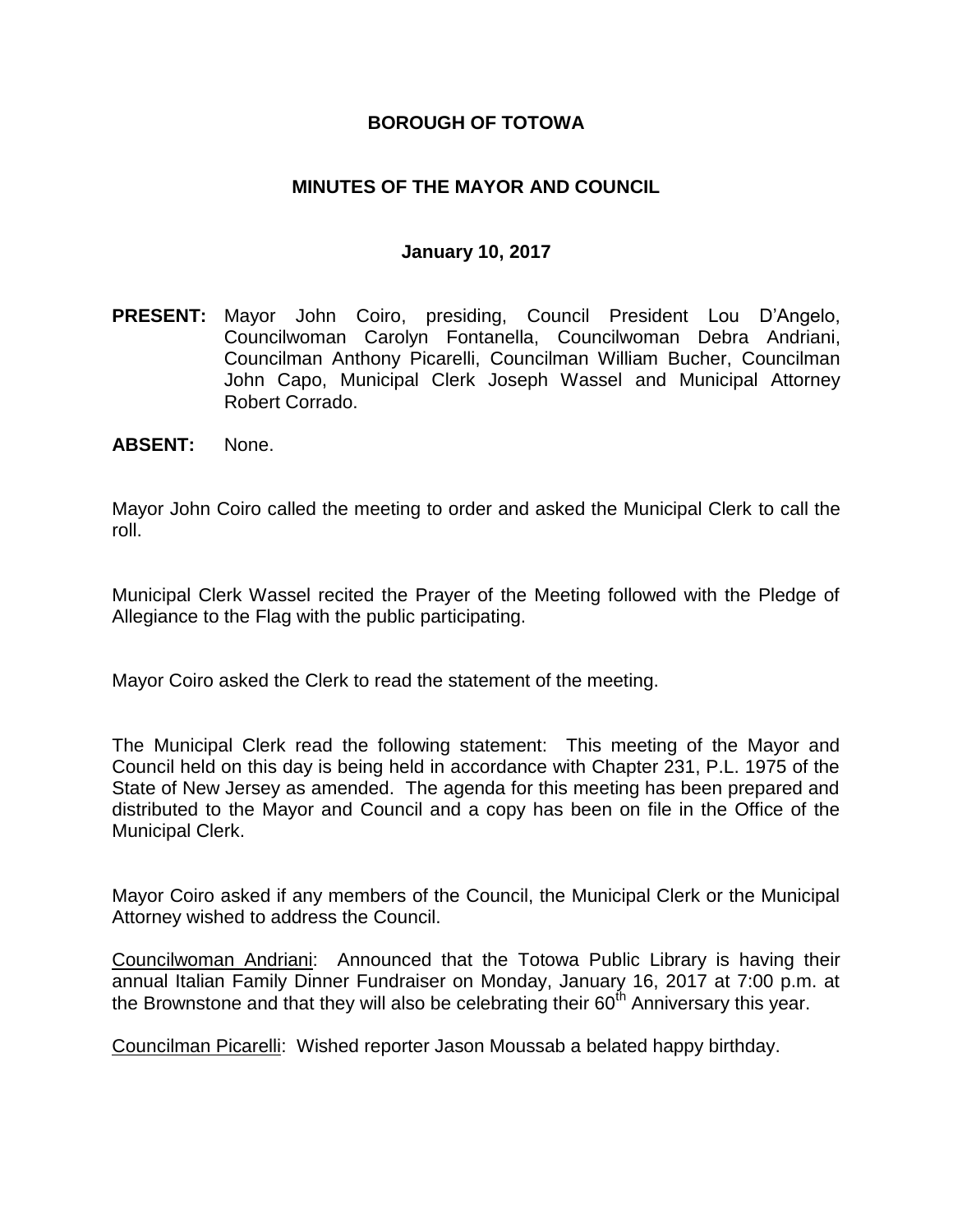Councilman Bucher: Asked DPW Superintendent Jim Niland to tell his guys that they did a great job with the snow removal.

CITIZENS HEARD:

There were no citizens who wished to be heard.

There was a motion by Councilman D'Angelo, seconded by Councilwoman Fontanella to approve the Minutes of the Mayor and Council for the meeting of December 13, 2016. On roll call vote, all members of the Council present voted in the affirmative. Councilman Capo abstained from the voting.

There was a motion by Councilman D'Angelo, seconded by Councilwoman Fontanella to approve the Minutes of the Mayor and Council for the Reorganization Meeting of January 1, 2017. On roll call vote, all members of the Council present voted in the affirmative.

COMMITTEE ON FINANCE:

There was a motion by Councilman Picarelli, seconded by Councilman D'Angelo to approve Resolution No. 2017-02 for the payment of bills. On roll call vote, all members of the Council present voted in the affirmative.

There was a motion by Councilman Picarelli, seconded by Councilman D'Angelo to adopt the following resolution authorizing the Tax Collector to waive and eliminate any credits or balances for any account under \$10.00 for the year 2016. On roll call vote, all members of the Council present voted in the affirmative.

### RESOLUTION

WHEREAS, there are taxpayers who have minor credits or balances (under \$10.00) on their accounts regarding property taxes for the year 2016; and

WHEREAS, the Borough is permitted to waive payment of these small credits or balances.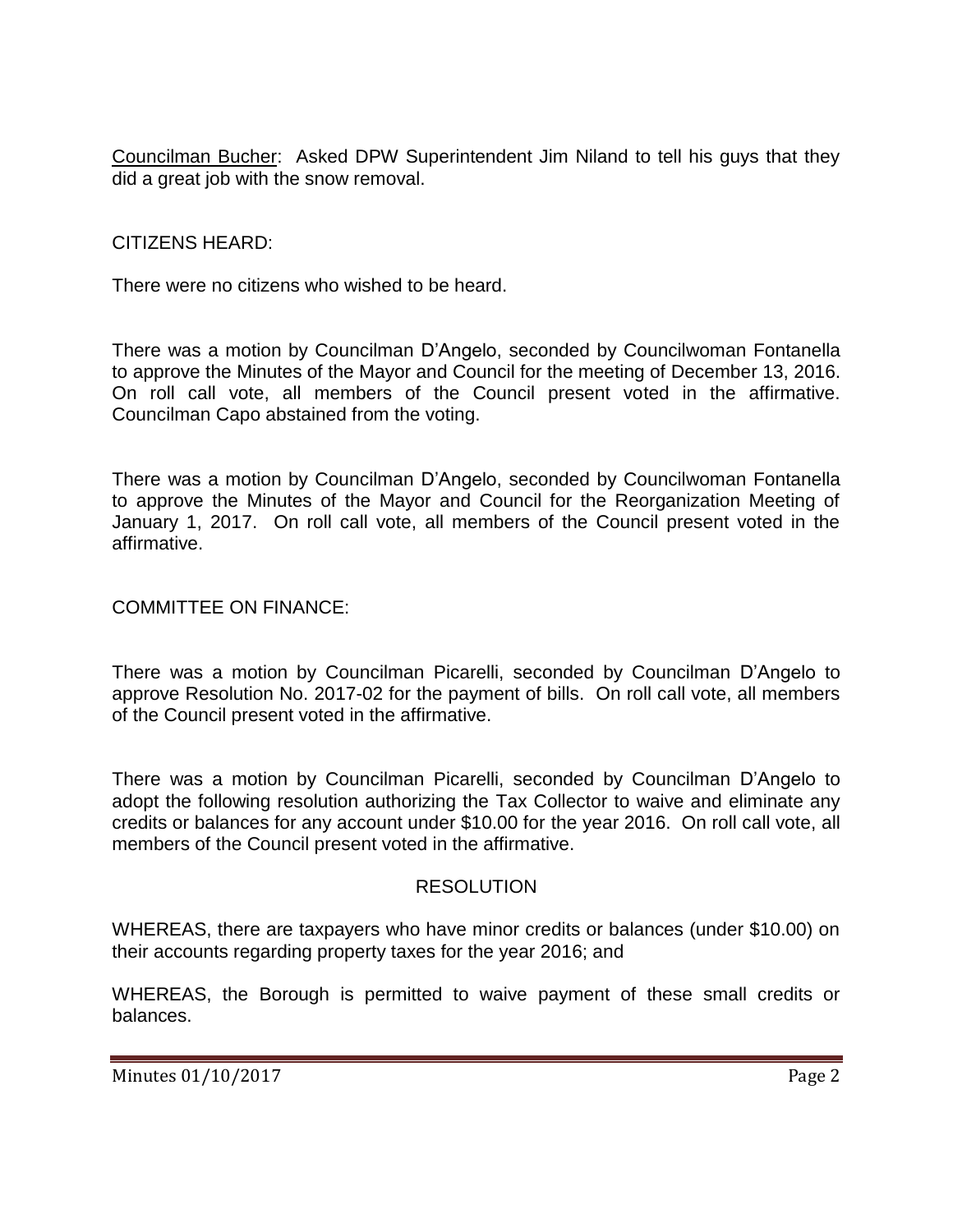NOW, THEREFORE, BE IT RESOLVED, that the Tax Collector is hereby authorized to waive and eliminate any credits or balances for any account under \$10.00 for the year 2016.

There was a motion by Councilman Picarelli, seconded by Councilman D'Angelo to adopt the following resolution authorizing the Treasurer to issue checks for the redemption of Tax Sale Certificate #15-00005 for 724 Totowa Road, Block 155, Lot 16. On roll call vote, all members of the Council present voted in the affirmative.

## RESOLUTION

Certificate of Sale #15-00005 Block 155, Lot 16

Property: 724 Totowa Road, Totowa, New Jersey Owner: Rosemary LoRusso (deceased) C/O Joseph LoRusso

WHEREAS, at the Municipal Tax Sale on October 22, 2015, a lien was sold on Block 155, Lot 16; and

WHEREAS, this lien known as Tax Sale Certificate #15-00005, was sold to US Bank Cust BV001 Trst & Crdtrs at 0% redemption fee and a premium of \$63,100; and

WHEREAS, Rosemary LoRusso (deceased) C/O Joseph LoRusso, the owner of the property, has effected redemption of Tax Sale Certificate #15-00005 in the amount of \$47,676.07 as of 01/10/17.

NOW, THEREFORE, BE IT RESOLVED, that the Mayor and Council do hereby authorize the Treasurer to issue a check in the amount of \$47,676.07 payable to US Bank Cust BV001 Trst & Crdtrs for the redemption of Tax Sale Certificate #15-00005.

BE IT FURTHER RESOLVED, that the Mayor and Council do hereby authorize the Treasurer to issue a check in the amount of \$63,100 (premium) to the aforementioned Lien Holder.

There was a motion by Councilman Picarelli, seconded by Councilman D'Angelo to adopt the following resolution authorizing the Treasurer to issue Senior Citizen and Veterans Deduction refunds to various property owners for 2016. On roll call vote, all members of the Council present voted in the affirmative.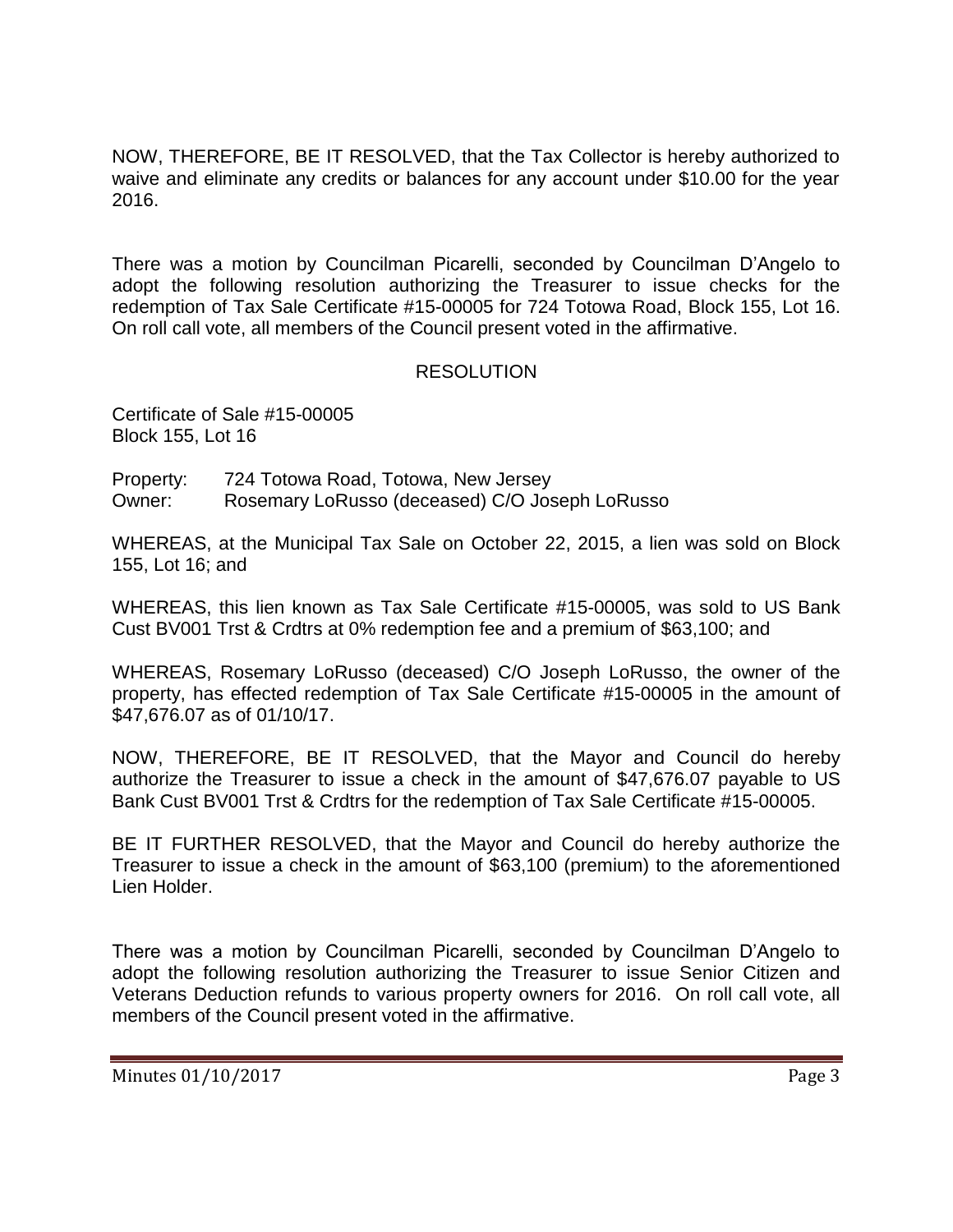## RESOLUTION

WHEREAS, the following taxpayers qualify and are entitled to the \$250 Senior Citizen Deduction for the year 2016; and

| NAME           | <b>BLOCK</b> | I OT | <b>ADDRESS</b>        |
|----------------|--------------|------|-----------------------|
| Antonio Mosca  | 103          |      | 4 Roosevelt Avenue    |
| Roberto Amador | 74.02        |      | 28 Battle Ridge Trail |

WHEREAS, the following taxpayers qualify and are entitled to the \$250 Veteran Deduction for the year 2016.

| <b>NAME</b>    | <b>BLOCK</b> | I OT | <b>ADDRESS</b>     |
|----------------|--------------|------|--------------------|
| James Malenzie | 147          | 16.  | 4 Meadow Drive     |
| Joseph Filan   | 78.          | 63   | 50 Highview Avenue |
| Nicola Manzo   | 74.03        | 15   | 2 Patriots Trail   |

NOW, THEREFORE, BE IT RESOLVED, that the Mayor and Council of the Borough of Totowa do hereby authorize the Treasurer to refund \$250.00 to the aforementioned taxpayers.

There was a motion by Councilman Picarelli, seconded by Councilman D'Angelo to approve payment of the 1<sup>st</sup> Quarter 2017 Budget Allotment to the Borough of Totowa Public Library in the amount of \$178,154. On roll call vote, all members of the Council present voted in the affirmative.

A letter was received from the employees of the Municipal Complex requesting permission to switch the following holidays: Lincoln's Birthday, Monday, February 13<sup>th</sup> for Monday, July  $3^{rd}$ ; and Election Day, Tuesday, November  $7^{th}$  for the day after Thanksgiving, Friday, November 24, 2017. There was a motion by Councilman Picarelli, seconded by Councilman D'Angelo to approve the request. On roll call vote, all members of the Council present voted in the affirmative.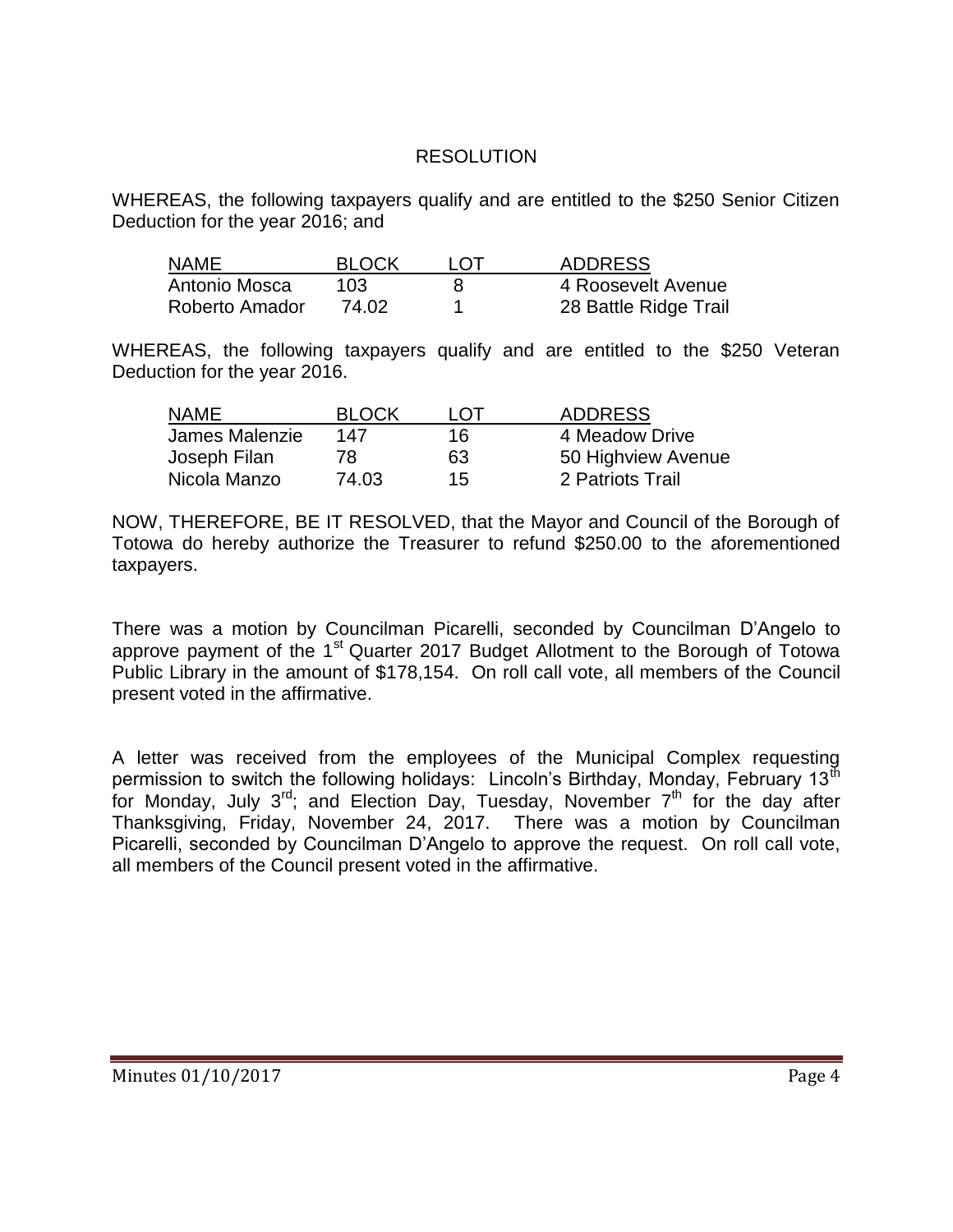# COMMITTEE ON PUBLIC SAFETY:

There was a motion by Councilman D'Angelo, seconded by Councilwoman Fontanella to adopt the following Resolution Approving Submission Of A Grant Application And Execution Of A Grant Agreement Through The New Jersey Department Of Transportation's Highway Safety Fund Grant Program For Fiscal Year 2016. On roll call vote, all members of the Council present voted in the affirmative.

# RESOLUTION NO. 27-2017

### RESOLUTION APPROVING SUBMISSION OF A GRANT APPLICATION AND EXECUTION OF A GRANT AGREEMENT THROUGH THE NEW JERSEY DEPARTMENT OF TRANSPORTATION'S HIGHWAY SAFETY FUND GRANT PROGRAM FOR FISCAL YEAR 2016

WHEREAS, the Borough of Totowa has been awarded \$3,772.67 through the New Jersey Department of Transportation's (NJDOT) Highway Safety Fund grant program for Fiscal Year 2016.

NOW, THEREFORE, BE IT RESOLVED, that the Municipal Council of the Borough of Totowa does hereby approve the grant application for the above stated project.

BE IT FURTHER RESOLVED, by the Municipal Council that the Police Chief is hereby authorized to submit an electronic grant application identified as HSF-2016-Totowa Borough-00023 to the New Jersey Department of Transportation on behalf of the Borough of Totowa.

BE IT FURTHER RESOLVED, by the Municipal Council that the Mayor and Municipal Clerk are hereby authorized to sign the grant agreement on behalf of Borough of Totowa and that their signature constitutes acceptance of the terms and conditions of the grant agreement and approves the execution of the grant agreement.

There was a motion by Councilman D'Angelo, seconded by Councilwoman Fontanella to adopt the following Resolution Authorizing The Submission Of A Strategic Plan For The Governor's Council On Alcoholism And Drug Abuse Fiscal Year 2018 Grant Cycle July 1, 2017 To June 30, 2018. On roll call vote, all members of the Council present voted in the affirmative.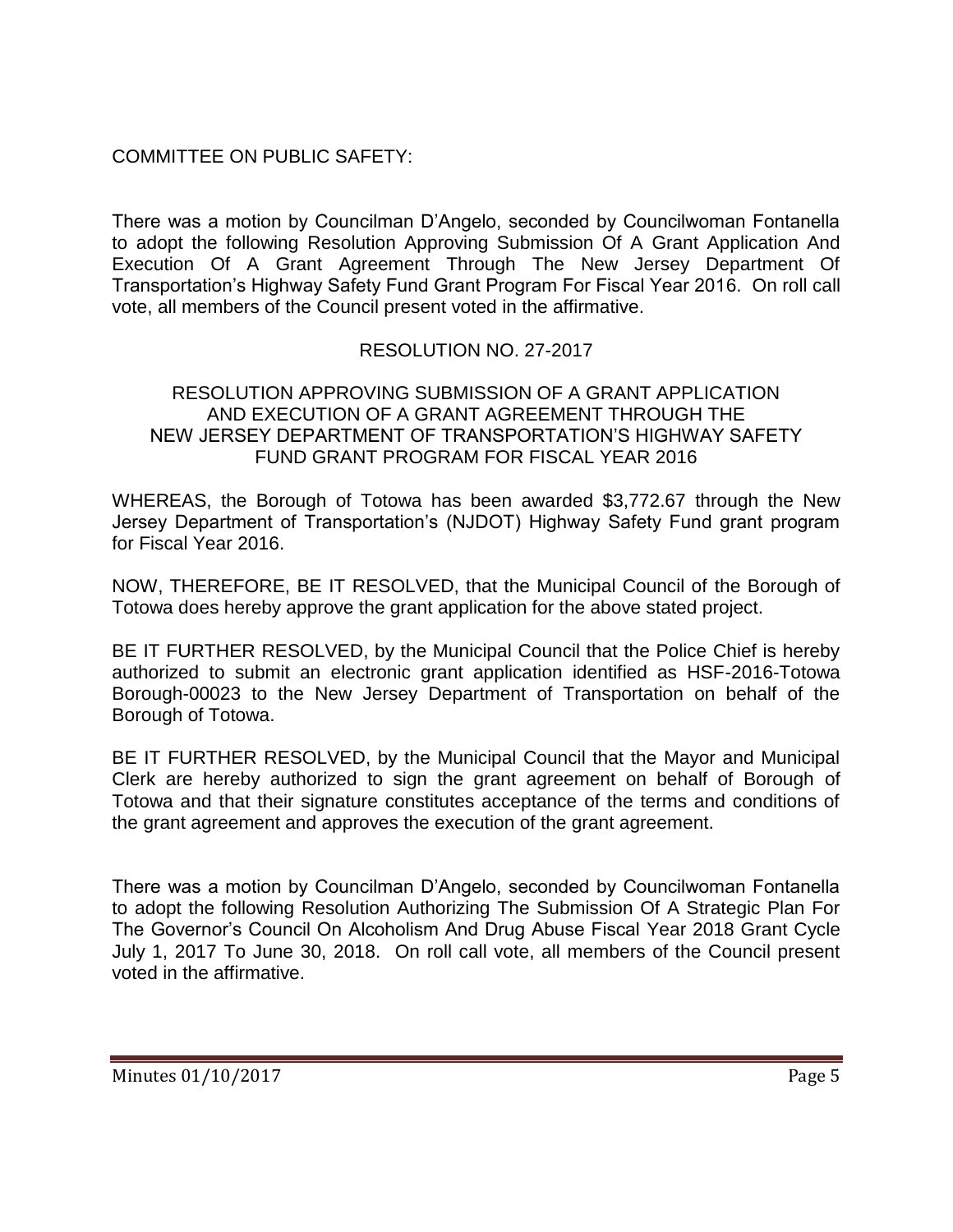# RESOLUTION NO. 28-2017

## RESOLUTION AUTHORIZING THE SUBMISSION OF A STRATEGIC PLAN FOR THE GOVERNOR'S COUNCIL ON ALCOHOLISM AND DRUG ABUSE FISCAL YEAR 2018 GRANT CYCLE JULY 1, 2017 TO JUNE 30, 2018

WHEREAS, the Governor's Council on Alcoholism and Drug Abuse established the Municipal Alliances for the Prevention of Alcoholism and Drug Abuse in 1989 to educate and engage residents, local government and law enforcement officials, schools, nonprofit organizations, the faith community, parents, youth and other allies in efforts to prevent alcoholism and drug abuse in communities throughout New Jersey; and

WHEREAS, the Mayor and Council of the Borough of Totowa, County of Passaic, State of New Jersey recognizes that the abuse of alcohol and drugs is a serious problem in our society amongst persons of all ages and therefore has an established Municipal Alliance Committee; and

WHEREAS, the Mayor and Council of the Borough of Totowa further recognizes that it is incumbent upon not only public officials but upon the entire community to take action to prevent such abuses in our community; and

WHEREAS, the Mayor and Council of the Borough of Totowa has applied for funding to the Governor's Council on Alcoholism and Drug Abuse through the County of Passaic.

NOW, THEREFORE, BE IT RESOLVED, that the Mayor and Council of the Borough of Totowa, County of Passaic, State of New Jersey hereby recognizes the following:

1. The Mayor and Council of the Borough of Totowa do hereby authorize submission of a strategic plan for the Totowa Municipal Alliance grant for Fiscal Year 2018 in the amount of:

| <b>DEDR</b>            | \$22,440.00 |  |  |
|------------------------|-------------|--|--|
| Cash Match \$ 5,610.00 |             |  |  |
| In-Kind                | \$16,830.00 |  |  |

2. The Mayor and Council of the Borough of Totowa acknowledge the terms and conditions for administering the Municipal Alliance grant, including the administrative compliance and audit requirements.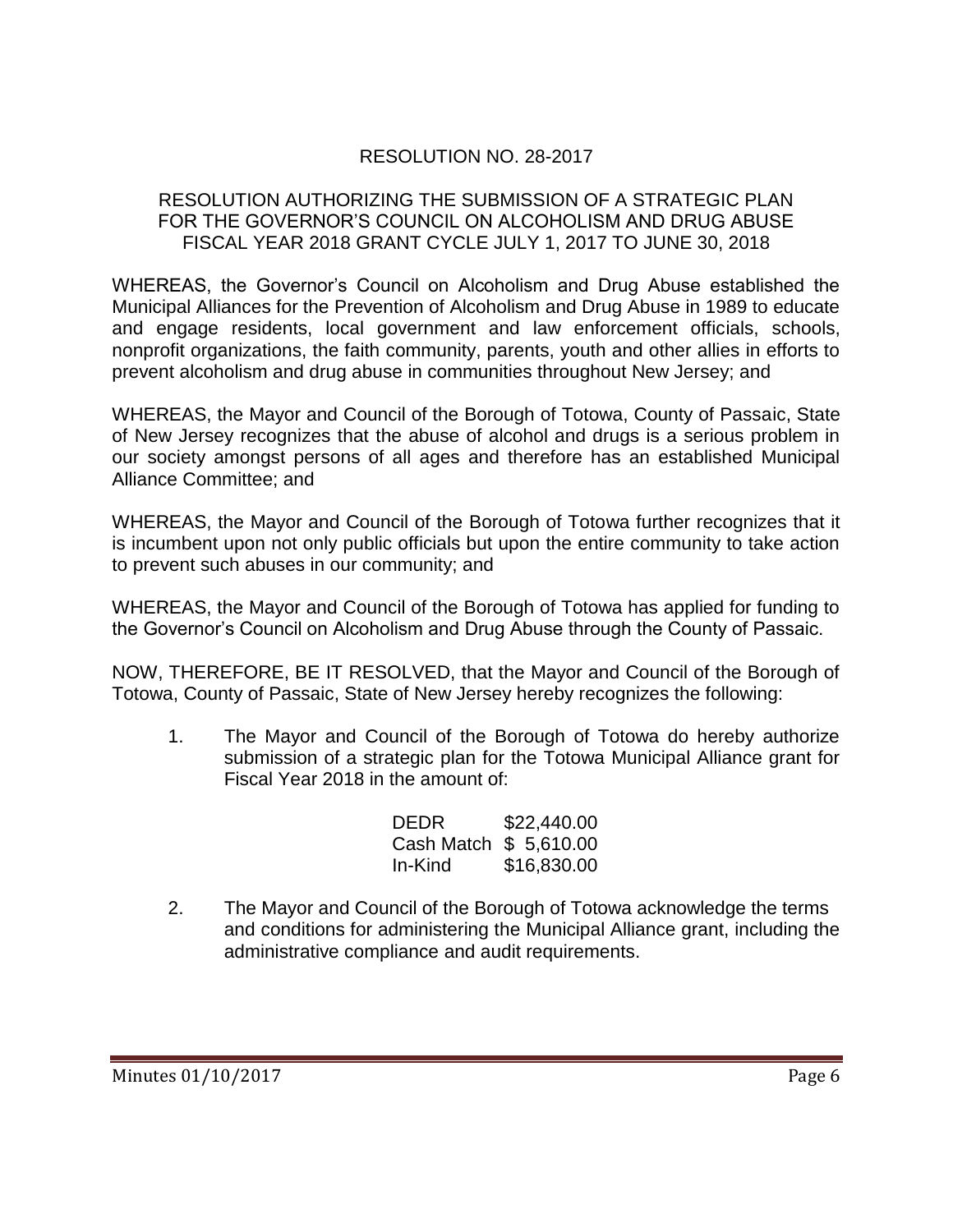# COMMITTEE ON PUBLIC WORKS:

There was a motion by Councilman Bucher, seconded by Councilman Capo to approve Change Order No. 1 for a net increase of \$4,275.75 and Payment Estimate No. 1 in the amount of \$117,185.21 to Marini Brothers Construction Co., Inc. for the 2015 Road Program. On roll call vote, all members of the Council present voted in the affirmative.

A letter was received from DPW Superintendent Jim Niland requesting permission to switch the following holidays: Lincoln's Birthday, Monday, February 13<sup>th</sup> for Monday, July 3<sup>rd</sup>; and Election Day, Tuesday, November 7<sup>th</sup> for the day after Thanksgiving, Friday, November 24, 2017. There was a motion by Councilman Bucher, seconded by Councilman Capo to approve the request. On roll call vote, all members of the Council present voted in the affirmative.

A letter from the Passaic Valley Water Commission advising that water rates will increase another 5%, effective January 1, 2017 was received and filed.

# COMMITTEE ON ENGINEERING & PUBLIC PROPERTY:

There was no report.

## COMMITTEE ON LIAISON & INSPECTION:

There was no report.

COMMITTEE ON LEGISLATION & ORDINANCES:

There was a motion by Councilman Capo, seconded by Councilman Picarelli to introduce on first reading and advertise for public hearing the following entitled ordinance. On roll call vote, all members of the Council present voted in the affirmative.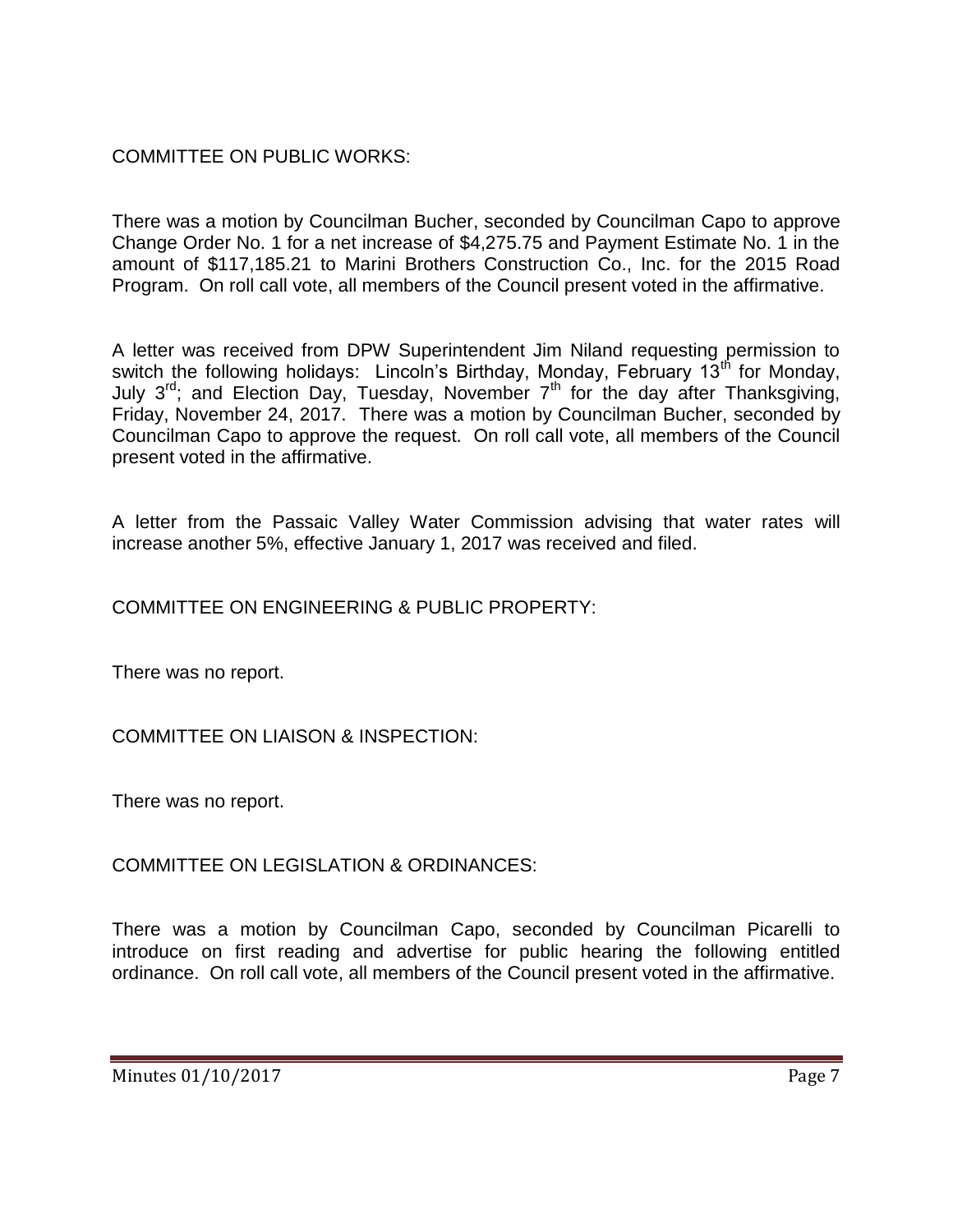## **ORDINANCE NO. 01-2017**

### **AN ORDINANCE FIXING THE ANNUAL SALARIES AND WAGES OF THE OFFICIALS, EMPLOYEES AND THE APPOINTEES OF THE BOROUGH OF TOTOWA, COUNTY OF PASSAIC, STATE OF NEW JERSEY**

There was a motion by Councilman Capo, seconded by Councilman Picarelli to adopt the following Resolution Approving A Person-To-Person Transfer Of Plenary Retail Consumption License No. 1612-33-008-008 From Amber Group, LLC To Balcony Holdings. On roll call vote, all members of the Council present voted in the affirmative.

## RESOLUTION NO. 29-2017

#### RESOLUTION APPROVING A PERSON-TO-PERSON TRANSFER OF PLENARY RETAIL CONSUMPTION LICENSE NO.1612-33-008-008 FROM AMBER GROUP, LLC TO BALCONY HOLDINGS, LLC

WHEREAS, an application has been filed for a person-to-person transfer of Plenary Retail Consumption License No. 1612-33-008-008, heretofore issued to Amber Group, LLC for an inactive license; and

WHEREAS, the submitted application form is complete in all respects, the transfer fees have been paid, and the license has been properly renewed for the current license term; and

WHEREAS, the applicant is qualified to be licensed according to all standards established by Title 33 of the New Jersey Statutes, regulations promulgated thereunder, as well as pertinent local ordinances and conditions consistent with Title 33; and

WHEREAS, the applicant has disclosed and the issuing authority reviewed the source of all funds used in the purchase of the license and the licensed business and all additional financing obtained in connection with the licensed business.

NOW, THEREFORE, BE IT RESOLVED, that the Mayor and Council of the Borough of Totowa does hereby approve, effective January 10, 2017, the transfer of the aforesaid Plenary Retail Consumption License to Balcony Holdings, LLC, and does hereby direct the Municipal Clerk to endorse the license certificate to the new ownership as follows: "This license, subject to all its terms and conditions, is hereby transferred to Balcony Holdings, LLC, effective January 10, 2017."